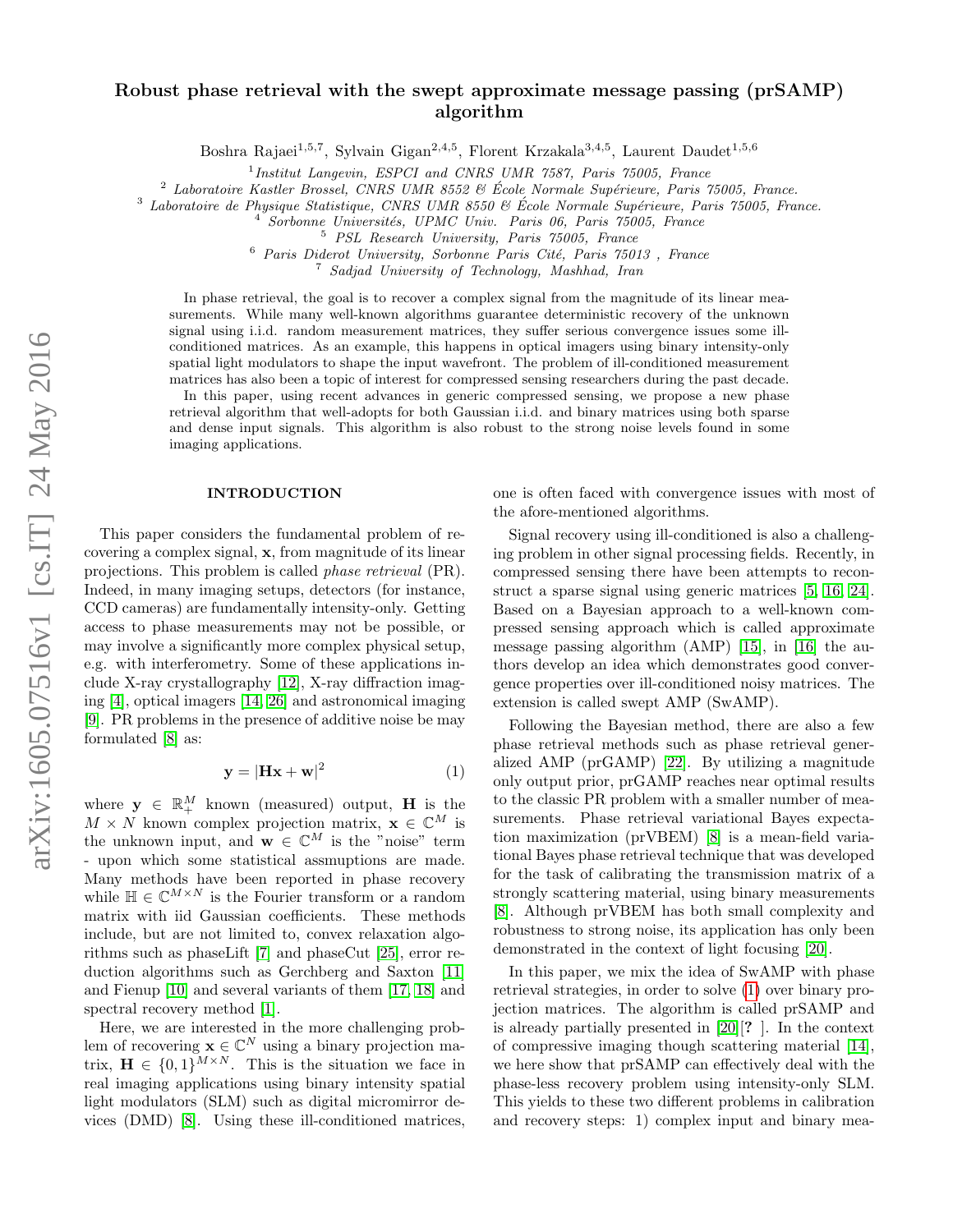surement matrix and 2) binary input and complex measurement matrix. Obviously, the special case of complex input and matrix as addressed by most PR algorithms is also solvable by the algorithm.

### **NOTATION**

In this section a brief summary of the notations that is used throughout the paper, is provided. As usual, scalars, vectors and matrices are written in small regularface, small bold-face and capital bold-face letters, respectively. The *i*th entry of a vector **x** is denoted by  $x[i]$  and the *i*th column of matrix **H** by  $h[i]$ . The  $\times$  and  $\odot$  operators stand for vector and element-wise multiplication. We also use  $(.)^{\circ 2}$  and  $\oslash$  for element-wise square power and division. In algorithms, a function  $p$  is represented as @p that is defined either in text or in another algorithm.

# PRSAMP ALGORITHM

The proposed phase retrieval swept approximate message passing (prSAMP) algorithm is a mixture of two ideas in compressed sensing (CS) and phase retrieval, in addition to some modifications to work in 2D image recovery. The first part is swept approximate message passing algorithm (SwAMP) [\[16\]](#page-8-14), which is one of many variants of approximate message passing (AMP) method [\[15\]](#page-8-16) in compressed sensing. In the context of CS, AMP is an iterative algorithm that reconstructs a sparse signal x from a set of under-determined linear noisy measurements,  $y = Hx + w$ , where  $w \sim \mathcal{N}(0, \sigma^2)$ . Figure [1](#page-2-0) shows the statistical approach in the AMP method [\[13\]](#page-8-19), where the algorithm starts from initial posterior estimates of signal average and variance  $\mathbf{x}_a^0$  and  $\mathbf{x}_v^0$ . It then follows three main steps iteratively; 1) calculate output mean and variance variables,  $\omega$  and v, 2) calculate input maximum likelihood terms, r and s, which are also called AMP Gaussian fields and 3) use AMP denoisers to update input signal mean and variance,  $x_a$  and  $x_v$ . The AMP denoisers carry prior knowledge of the input unknown signal. Later in this paper, we define two denoisers for binary and Gaussian signals. AMP has been shown to converge to optimal solution while working with i.i.d. gaussian projection matrices [\[2\]](#page-8-20). However, it does not necessarily converge for generic matrices [\[6\]](#page-8-21). This is where the idea of SwAMP brings up.

SwAMP is a simple change in step 2 of AMP. Instead of standard parallel calculation, a sequential, or swept, random update of AMP maximum likelihood variables is suggested which shows significant stabilization of the AMP loop while working with different non i.i.d. and/or ill-conditioned projection matrices [\[16\]](#page-8-14).

To extend AMP framework to our PR problem of eqn. [\(1\)](#page-0-0), we first use the generalized AMP (GAMP) [\[21\]](#page-8-22) which is an extension of AMP for arbitrary output channels, i.e.  $y = q(Hx + w)$ . This adds an output function,  $@p_{out}$ , which is dependent on the stochastic description of  $q(.)$ . Normal CS problems follow an additive white Gaussian noise (AWGN) channel as output prior. For the PR case, we follow what is proposed in a GAMP-based phase retrieval algorithm, which is called prGAMP [\[22\]](#page-8-17) and formulates  $@p_{out}$  for  $q(|z|) = |z|$  and  $q(|z|) = |z| + w$ .

Algorithm describes phase retrieval version of SwAMP, denoted as prSAMP, which combines the swept update ordering and the phase retrieval output channel in the AMP iteration. Beside the intensity measurements, y, and the projection matrix, H, the algorithm has a few other input parameters. These include the two stopping parameters, maximum number of iterations,  $t_{max}$ , and the precision threshold,  $\epsilon$ . The algorithm stops if it reaches  $t_{max}$  iterations or if the difference between two successive estimations is less than  $\epsilon$ ,  $\|\mathbf{x}_a^t - \mathbf{x}_a^{t-1}\|_2^2 < \epsilon$ . The other parameter is  $v_0$ . During prSAMP iterations, variance terms may become negative or very small. This prevents the algorithm to improve its current estimation which happens often during the first iterations. In these cases the bad variance values replace by  $v_0$ . There are also two damping parameters,  $\alpha$  and  $\alpha_{2d}$ . Damping is necessary in case of ill-conditioned matrices. We use the first damp factor for s and r variables in step 2 and the second for 2D signals. If the input signal is actually vectorized version of a 2D image, after step 3 we add one step to take into account the 2D relation between  $x_a$  elements. Here, we employ a simple damping with respect to  $o<sup>t</sup>$  which is local median in iteration t but more sophisticated 2D priors may establish for better smoothness in recovered signal. Finally, we have input and output prior functions and their associated parameters which are defined in separate algorithms.

In the main loop, the algorithms starts by estimating output average and variance terms,  $\boldsymbol{\omega}^t$  and  $\mathbf{v}^t$ . Then we have output prior applies over these variables to calculate  $\mathbf{g}^t$  and  $\mathbf{dg}^t$  mean and variance terms. In the case of phase retrieval experiment, these are defined distinctly in Algorithm but in normal compressed sensing with additive white Gaussian noise (AWGN) the calculation is straightforward. AWGN output prior indicates ( $y \omega$ /(v +  $\Delta$ ) and  $-1$ //(v +  $\Delta$ ) for g and dg variables, respectively.

In the second step, we have the sequential swept iteration for maximum likelihood terms, s and r. It has been claimed in the SwAMP original paper that random computation of involved variables result in better convergence therefore we also follow the same method. After each index  $i$  is calculated from input signal, the updates should apply over output channel variables. Finally, the estimate of unknown input signal is returned as  $\mathbf{x}_a^t$  variable.

Considering a circular Gaussian additive white noise in measurements, |y| follows a Rician probability den-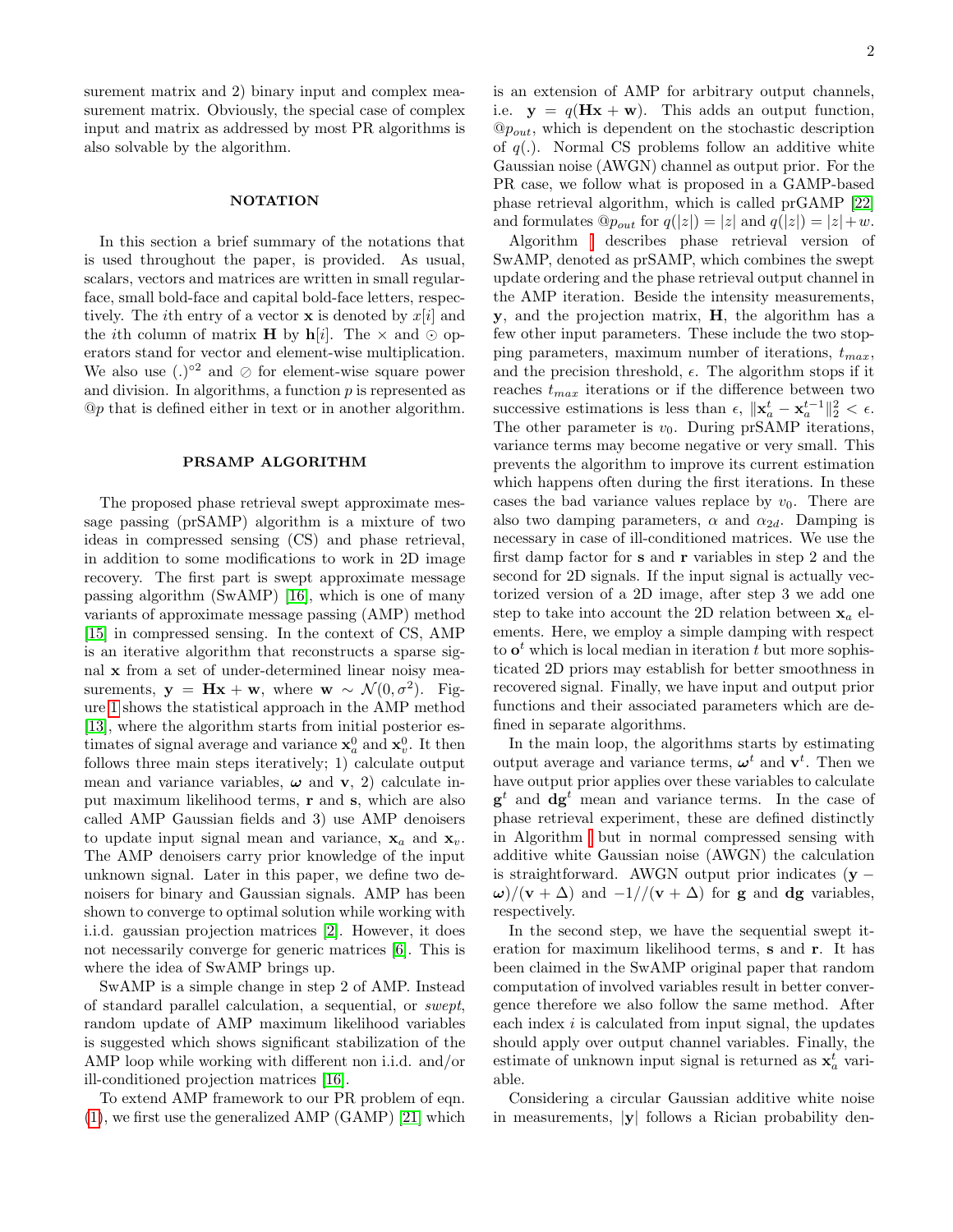

<span id="page-2-0"></span>FIG. 1. Approximate message passing algorithm using a Bayesian statistical approach.

sity function which is the basis for a PR output channel derivation in prGAMP paper [\[22\]](#page-8-17). We also follow the same formulation. Algorithm explains the PR output prior. Here,  $\mathcal{Q}I_0(.)$  and  $\mathcal{Q}I_1(.)$  functions are respectively  $0<sup>th</sup>$  and  $1<sup>st</sup>$ -order modified Bessel functions of first kind.

As we mentioned earlier, in this paper we are interested in solving PR problem in two cases: 1) calibration step with  $\mathbf{x} \in \mathbb{C}^N$  and  $\mathbf{H} \in \{0,1\}^{M \times N}$  and 2) recovery step with  $\mathbf{x} \in \{0,1\}^N$  and  $\mathbf{H} \in \mathbb{C}^{M \times N}$ . Therefore, a Gaussian input prior for the calibration phase is a reasonable choice as it is described in Algorithm [.](#page-2-0) Furthermore, a possible binary prior is explained in Algorithm for the reconstruction step.

# IMPLEMENTATION

To reconstruct the complex signal x (up to a global phase) using its intensity-only projections, the size M of the measurement vector should be at least  $2N - it$  has been established recently that, in a generic case,  $M \leq 4N$ measurements are required  $[3]$  to recover a unique x. This means that prSAMP follows a computational complexity of  $O(N^3)$  which is a bottleneck for real-time imaging. Due to sequential nature of swept loop we can not solve this scaling issue directly but there are two possibilities to alleviate it: 1) in calibration phase since different rows of projection matrix are inherently independent, the algorithm is fully parallel. In the supplementary files, two extensions of prSAMP using OMP and MPI parallel tools, are provided. 2) the other enhancement option is an idea we call block-based phase retrieval [\[19\]](#page-8-24). This block-based PR method starts by splitting the  $M \times N$  input problem into K,  $m_i \times n_i$  sub-problems, where  $\sum_{i=0}^{K-1} n_i = N$ ,  $m_i = \lceil \alpha n_i \rceil$  and  $\alpha = M/N$ . The K sub-problems are then solved in parallel. Finally, all the partial results are merged with a few extra global measurements, by applying a low-dimension global phase tuning step. In this

way the order of prSAMP algorithm breaks down into  $O(N^3/K^2)$ . This comes at a price of being able to design the measurement matrix in a general block-diagonal manner which is the case in any physical systems where one can probe the whole object by parts. Block-based prSAMP is extended in the supplementary files using Matlab.

### PARAMETER STUDY

There are two groups of parameters: first, the main prSAMP parameters and second, priors parameters. Depending on prior knowledge of input and output signals, x and y, we may require to provide parameters like, noise variance in measurements,  $\Delta$ , an estimation of input sparsity level,  $\rho$ , or input mean and variance, m and  $\sigma$ , in case of Gaussian input prior. Beside these obvious prior-dependent parameters, there are a few main parameters that they play important role in algorithm convergence. The initial estimation of unknown input signal,  $\mathbf{x}^0$ , and the damping factor,  $\alpha$ , are the two most important ones.

As it is well-known the compressive phase retrieval problem generally suffers from convergence to local minima [\[24\]](#page-8-15). Empirical studies show that the situation is worse while working with ill-conditioned non-gaussian i.i.d. random matrices [\[16\]](#page-8-14). In case of Gaussian input signals, like what we have in the calibration phase, using a pseudo random generator to initialize  $x_a^0$  seems a reasonable choice. Afterwards if the algorithm diverges, a complete restart with a new random initial vector is necessary. Multiple restarts was first suggested in prGAMP paper [\[22\]](#page-8-17). The solution that yields to lowest normalized residual,  $NR = ||\mathbf{y} - |\mathbf{A}\hat{\mathbf{x}}||_2^2/||\mathbf{y}||_2^2$ , is selected as the algorithm output. In case of other types of input signals, a good initial point would guarantee the algorithm convergence. For example, in recovery phase of our optical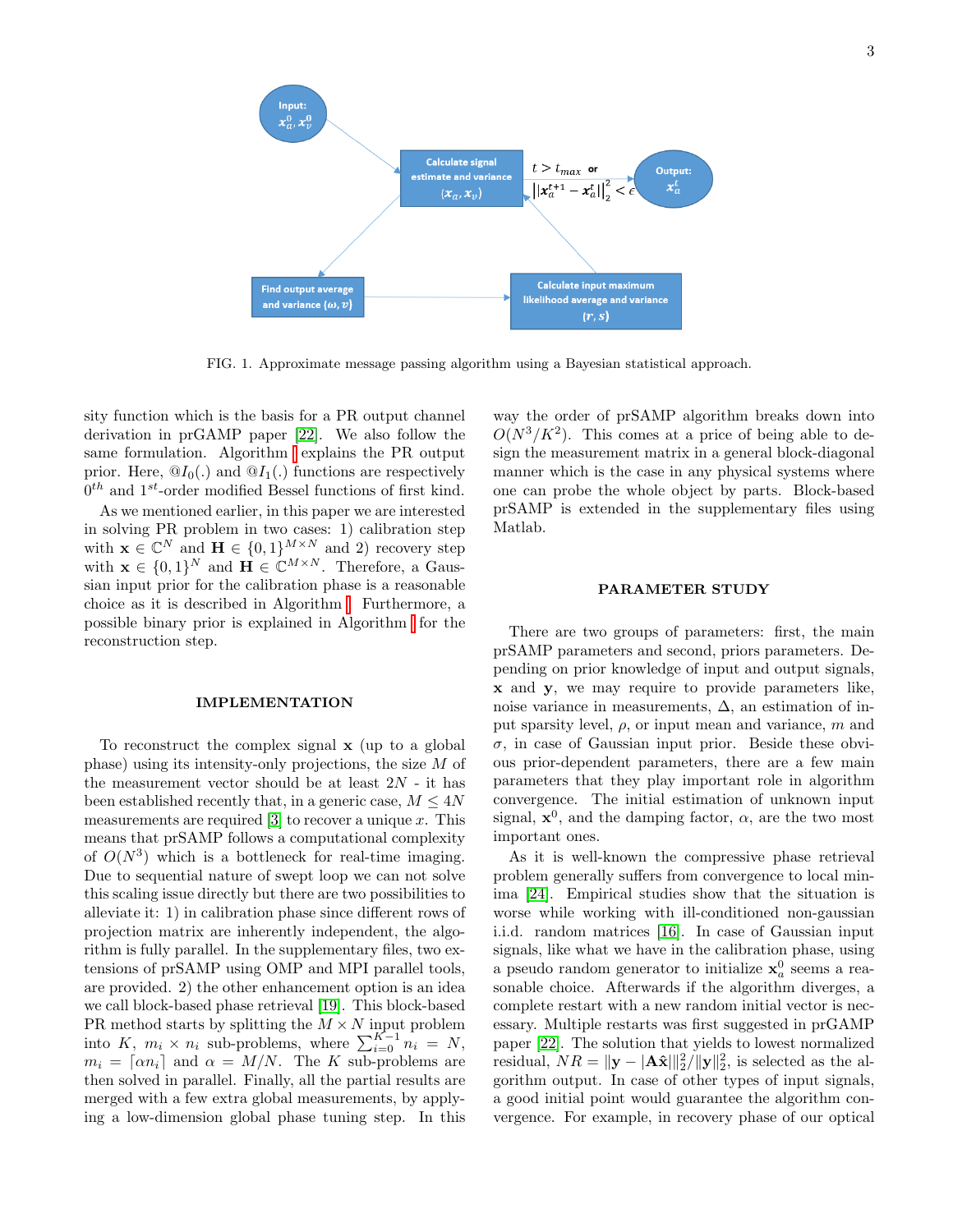Algorithm 1: prSAMP

input : y, H,  $x_a^0$ ,  $x_v^0$ ,  $t_{max}$ ,  $\epsilon$ ,  $v_o$ ,  $\alpha$ ,  $\alpha_{2d}$ ,  $\mathbb{Q}p_{in}$ ,  $\mathbb{Q}p_{out}$ ,  $\theta_{in}$ ,  $\theta_{out}$ output:  $x_a^t$ ,  $x_v^t$  $N \leftarrow length(\mathbf{x}_a^0)$  $\mathbf{g}^0 \leftarrow 0, \, \mathbf{s} \leftarrow 0 \, \mathbf{r} \leftarrow 0$ for  $t = 1$  to  $t_{max}$  do  $\mathbf{v}^{(t,0)} = \mathbf{H}^{\circ 2} \times \mathbf{x}_v^{t-1}$ <br>  $\boldsymbol{\omega}^{(t,0)} = \mathbf{H} \times \mathbf{x}_a^{t-1} - \mathbf{v}^{(t,0)} \odot \mathbf{g}^{(t-1,N)}$ Output variance estimate Output average estimate  $[g^{(t,0)},dg^{(t,0)}] = \mathbb{Q}_{\text{Pout}}(\mathbf{y},\mathbf{v}^{(t,0)},\boldsymbol{\omega}^{(t,0)},\boldsymbol{\theta}_{\text{out}},v_o)$ Output channel prior  $\tau \leftarrow$  Random-Permutation([1,..., N]) Random permutation to calculate AMP Gaussian fields for  $k = 1$  to N do  $i = \tau[k]$  $i = \tau[k]$ <br>  $s[i] = \alpha s[i] + (1 - \alpha)(-\text{dg}^{(t,k-1)^T} \times \text{h}[i]^{\circ 2})^{-1}$ <br>
if  $s[i] < 0$  then<br>  $\begin{bmatrix} s[i] \leftarrow v_o \end{bmatrix}$ Maximum likelihood of signal variance Correct negative variance values  $r[i] = \alpha r[i] + (1 - \alpha)(\mathbf{x}_a^{t-1}[i] + s[i](\mathbf{g}^{(t,k-1)^T} \times \mathbf{h}[i])$  Maximum likelihood of signal average  $[x_a^t[i], x_v^t[i]] = \mathbb{Q}p_{in}(r[i], s[i], \theta_{in}, v_o)$  Calculate input prior function Apply update of *i*-th input element over output channel variables.  $\begin{array}{c} \mathbf{Apply \textit{update of 1-th input element}} \\ \mathbf{v}^{(t,k)} = \mathbf{v}^{(t,k-1)} + \mathbf{h}[i]^{\circ 2} \odot (x_v^t[i] - x_v^{t-1}[i]) \\ \boldsymbol{\omega}^{(t,k)} = \mathbf{h}[i] \odot (x_a^t[i] - x_a^{t-1}[i]) - (\mathbf{v}^{(t,k)} - \mathbf{v}^{(t,k-1)}) \odot \mathbf{g}^{(t,0)} \\ \left[\mathbf{g}^{(t,k)}, \mathbf{dg}^{(t,k)}\right] = @p_{out}(\mathbf{y}, \mathbf{v}^{(t,k)}, \$ if  $\alpha_{2d} > 0$  then<br>  $\begin{array}{c} \begin{array}{c} \text{if } \alpha_{2d} > 0 \text{ then} \\ \begin{array}{c} \text{if } \mathbf{x}_a^t = \alpha_{2d} \mathbf{x}_a^t + (1 - \alpha_{2d}) \mathbf{o}^t \end{array} \\ \text{if } |\mathbf{x}_a^t - \mathbf{x}_a^{t-1}|/N < \epsilon \text{ then} \\ \begin{array}{c} \text{break} \end{array} \end{array}$ Damping of 2D signal according to the local median. Convergence control return  $x_a^t$ ,  $x_v^t$ 

imager, we employ a low resolution (LR) version of input image. This LR signal may be gathered from negative output of DMD array or numerically estimated based on specific image database. For signals of length  $N = 2^{14}$ , LR version of  $2^6$  is a good start point. Depending on initial point confidence,  $\mathbf{x}_v^0$  variance vector is selected from  $(0, 1]$  interval. In calibration and recovery steps we empirically set  $\mathbf{x}_v^0$  values at 0.5 and 0.1, respectively.

The other important parameter is the damping factor,  $\alpha$ . Damping slows down the convergence rate of the algorithm, and hence prevents being stuck into a possibly wrong local minima, while still keeping information from previous iterations. Here,  $\alpha$  is a scalar from [0, 1) interval where 0 indicates no damping situation. In case of ill-conditioned projection matrices we need more damping. In our experiments we use 0.9 and 0.2 values for calibration and recovery steps, respectively.

In case of 2D input signals we have another damping parameter,  $\alpha_{2d}$ . In this paper as a 2D prior we used a sim-

ple damping step which mixes the current solution,  $x[i]_a^t$ , with a representative of its neighborhood,  $o[i]^t$ . The representative is median over a  $5 \times 5$  block centered at element i. This may improve by taking into account learned priors like the RBM prior as it is proposed in [\[23\]](#page-8-25). The more sophisticated priors usually come with the price of an offline learning step. Hence, since our simple damping prior provides satisfactory results, as it is shown in the next section, we left further improvements to the interested reader.

The other parameters include: maximum number of iterations,  $t_{max}$ , precision factor,  $\epsilon$ , and negative variance factor,  $v_0$ . Number of iterations is usually a factor of number of nonzero elements in input unknown signal,  $\rho N$ . In calibration step, with a full rank input vector, we set  $t_{max}$  at  $N/4$  empirically. But for small N, it is necessary to let algorithm pass the initial oscillations. In small N, we may use  $t_{max} \leftarrow N$ .

Precision factor,  $\epsilon$ , is another measure of convergence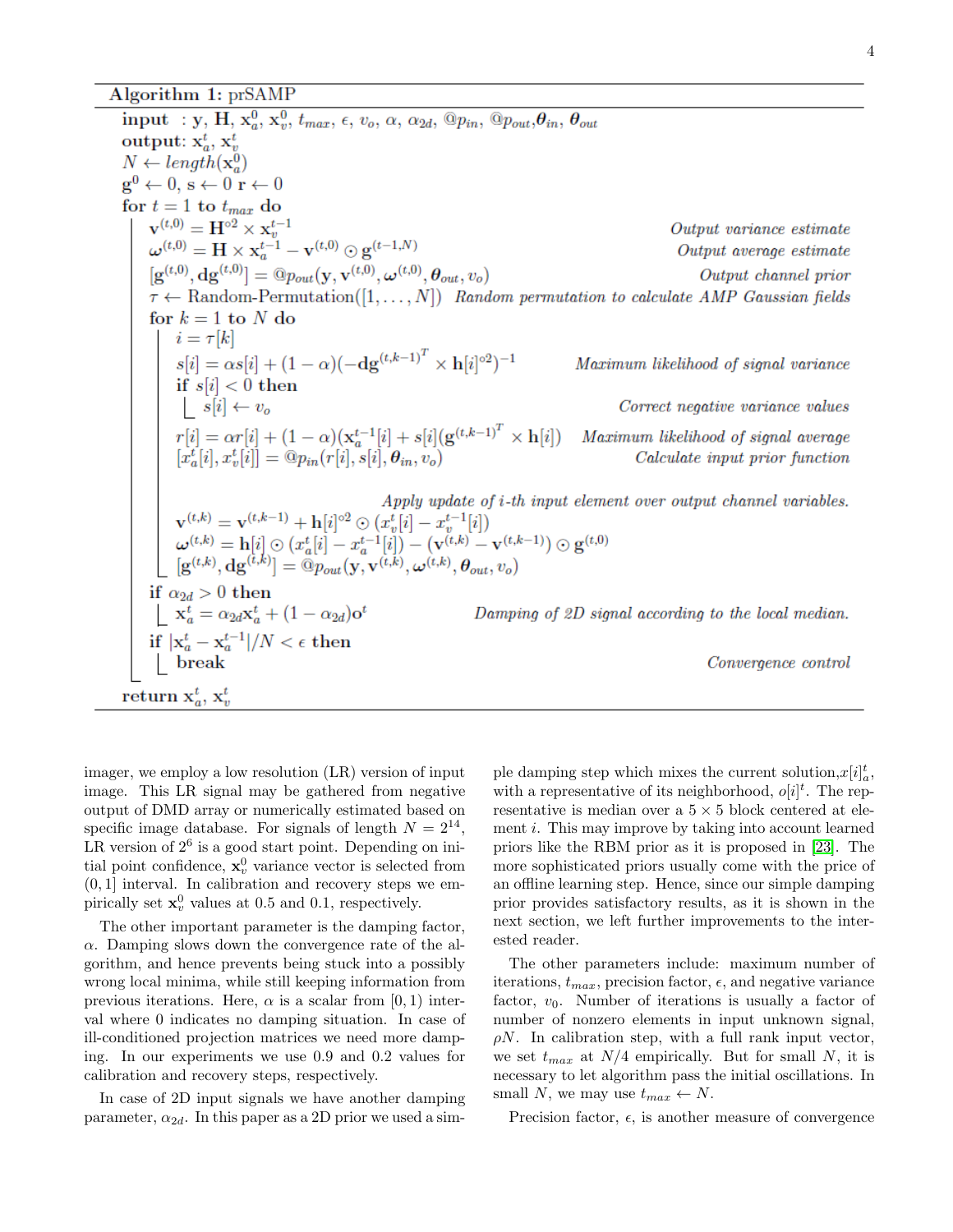Algorithm 2: Phase retrieval output prior  $(\mathbb{Q}_{p_{out}})$ 

input :  $y, v, \omega, \theta, v_o$  $output: g, dg$  $\Delta \leftarrow \theta[0]$ An initial estimation of variance of noise in output channel  $\epsilon \leftarrow \theta[1]$ A parameter that controls small values of average and variance terms  $\omega[\omega < \epsilon] \leftarrow \epsilon$ Prevent appearance of very large values in g variable.  $\phi = 2y \odot |\omega| \oslash (\Delta + v)$  $\mathbf{R}_0 = \mathbf{Q} I_1(\boldsymbol{\phi}) \oslash \mathbf{Q} I_0(\boldsymbol{\phi})$  $R_0[\phi=0] \leftarrow 1$  $\mathbf{g} = \boldsymbol{\omega} \oslash (\Delta + \mathbf{v}) \odot (\mathbf{y} \oslash |\boldsymbol{\omega}| \odot \mathbf{R}_0 - 1)$ Estimate of average output signal  $\tilde{\mathbf{v}} = \mathbf{y}^{\circ 2} \odot (1 - \mathbf{R}_0^{\circ 2}) \oslash (1 + \Delta \oslash \mathbf{v})^{\circ 2} + \Delta \mathbf{v} \oslash (\Delta + \mathbf{v})$  $\tilde{\mathbf{v}}[\tilde{\mathbf{v}} < \epsilon] \leftarrow v_0$  $dg = 1 \oslash v \odot (\tilde{v} \oslash v - 1)$ *Estimate of variance of output channel* return g, dg

Algorithm 3: Gaussian input prior  $(\mathbb{Q}_{p_{in}})$ 

input :  $r, s, \theta, v_o$ output:  $x_a, x_v$  $\rho \leftarrow \theta[0], m \leftarrow \theta[1], v \leftarrow \theta[2], \epsilon \leftarrow \theta[3]$  Gaussian input parameters: input sparsity level,  $\rho$ , average and variance estimations, m and v, and  $\epsilon$  to control small values of variance terms.

$$
\sigma = v.s/(s+v)
$$
  
\n
$$
M = (v.r + s.m)/(s + v)
$$
  
\n
$$
\beta = |m|^2/v - |M|^2/\sigma
$$
  
\n
$$
z = (1 - \rho).e^{\beta/2} + \rho.s/(s + v)
$$
  
\nif  $z < \epsilon$  then  
\n
$$
z \leftarrow v_0
$$
 *Prevent appearance of very large values in subsequent variables.*  
\n
$$
x_a = \rho.s.M/(z.(s + v))
$$
 *Estimate of input unknown signal*  
\n
$$
x_v = 0.5.\rho.s/(s + v).(2s + |M|^2)/z - 0.5|x_a|^2
$$
 *Estimate of input variance*  
\nif  $x_v < \epsilon$  or  $x_v = \infty$  then  
\n
$$
z_v \leftarrow v_0
$$
  
\nreturn  $x_a, x_v$ 

which ensures a minimum difference between two successive solutions. A difference less than  $\epsilon$  indicates the algorithm is iterating around a local minima and, Hence, there is no progress.

Finally, negative variance factor,  $v_0$ , is employed in case of resulting a negative variance term. There are various variance variables in prSAMP algorithm like: s and  $\omega$  variables in the main algorithm and  $\tilde{v}$ , z and  $x_v$ variables in priors. These terms have to be positive and not extremely small. Therefore, in case of negative or very small variance terms,  $v_0$  is used as a replacement value. This parameter should be sufficiently large and in the range of  $x_v^0$  because negative variance indicates

a bad situation in prSAMP iteration and we should set the variance at a large value to let algorithm converge to another mean point.

### EXPERIMENTAL RESULTS

In this section we investigate the application of using prSAMP algorithm to solve phase retrieval problem [\(1\)](#page-0-0) in two different situations; first,  $\mathbf{H} \in \{0,1\}^{M \times N}$  and  $\mathbf{x} \in \mathbb{C}^N$  and second,  $\mathbf{H} \in \mathbb{C}^{M \times N}$  and  $\mathbf{x} \in \{0, 1\}^N$ . Using binary transition matrix to recover complex input signal, figure [2](#page-5-0) shows the phase transition plot for  $N = 256$  and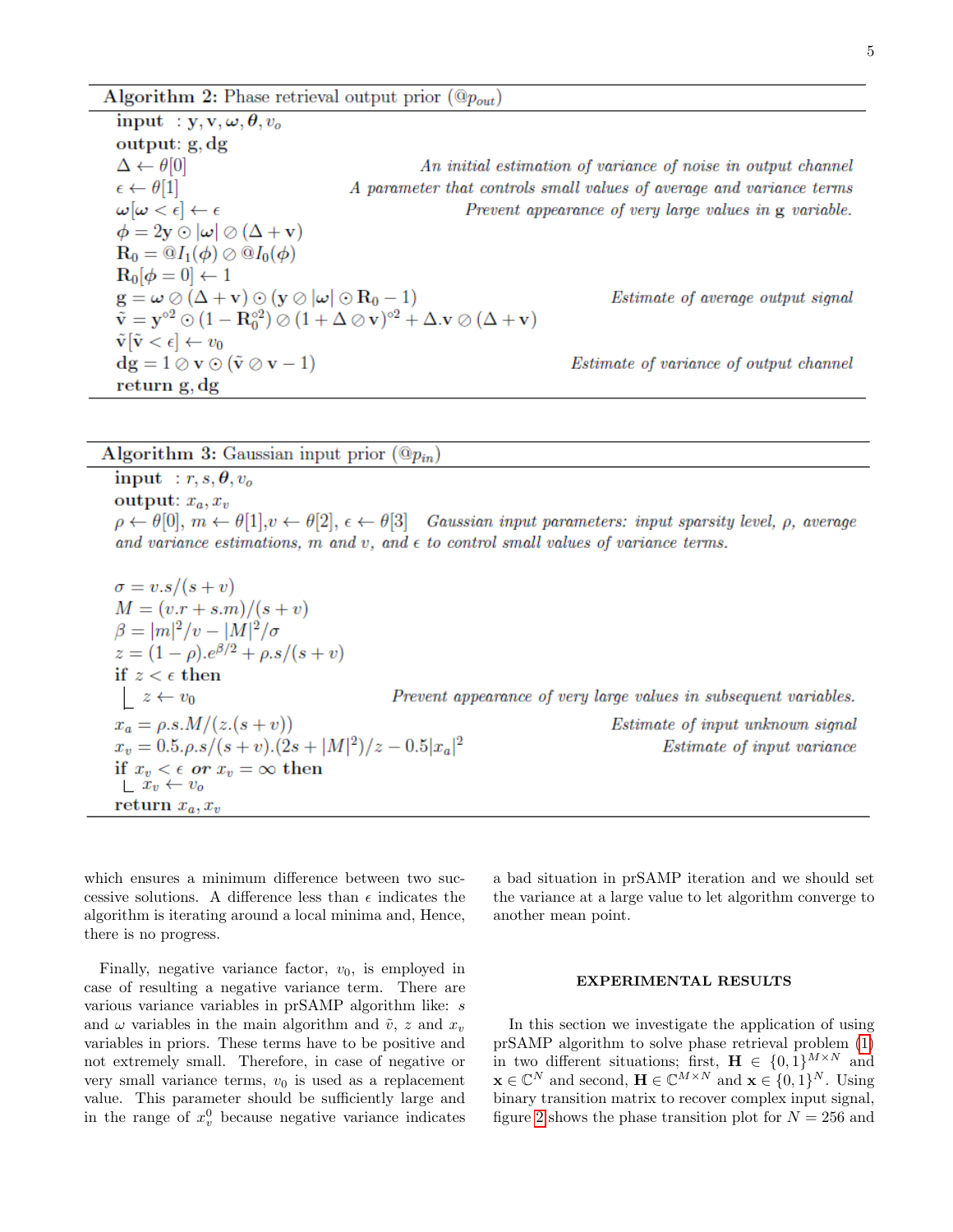input :  $r, s, \theta, v_o$ output:  $x_a, x_v$ Binary input parameters: input sparsity level,  $\rho$ , and  $\epsilon$  to control small values of  $\rho \leftarrow \theta[0], \epsilon \leftarrow \theta[1]$ *variance* terms.

$$
z = (1 - \rho) \exp(-|r|^2/(2s)) + \rho \exp(-|1 - r|^2/(2s))
$$
  
\nif  $z < \epsilon$  then  
\n
$$
\begin{array}{l}\nz \leftarrow v_0 \quad \text{Prevent appearance of very large values in subsequent variables.} \\
x_a = z^{-1} \rho \exp(-|1 - r|^2/(2s)) \quad \text{Estimate of input unknown signal} \\
x_v = x_a - x_a^2 \quad \text{Estimate of input variance} \\
\text{if } x_v < \epsilon \text{ then} \\
\begin{array}{l}\n\Box x_v \leftarrow v_o \\
\Box x_v \leftarrow v_o\n\end{array}\n\end{array}
$$



<span id="page-5-0"></span>FIG. 2. prSAMP phase transition plot for solving the phase retrieval problem using a binary measurement matrix. Here,  $N = 256$  and an SNR of 30 dB is considered in all experiments. The performance criterion is NMSE which is selected out of 50 independent trials. The red dashed line represents a transition from failure to success by applying a threshold of 0.2.

snr equal to 30 dB ( $\Delta = 10^{-3}$ ). The error is measured in terms of normalized mean square error (NMSE) between original and the recovered signal after compensating the global phase shift. Each point in the plot is the lowest NMSE obtained by prSAMP in 50 distinct trials. As a result of ill-conditioned binary measurement matrix, the damping factor,  $\alpha$  is set to 0.9. A phase transition curve is generated by applying a NMSE threshold of 0.2. The plot confirms the recently established rate of  $M \geq 4N$ to reconstruct dense signal x in phase retrieval regime. The effect of increasing the number of measurements on recovered signal is shown in figure [3](#page-6-0) using the same settings as the previous experiment and a random input.

Here, we have  $K = N$ .

For  $\rho = 1$ , reconstruction performance of prSAMP is studied at four different noise levels (snr equal to 30, 20, 10 and 5 dB) and  $0.2 < \delta < 4.0$  $0.2 < \delta < 4.0$  $0.2 < \delta < 4.0$  in figure 4. According to this experiment in case of strong noisy measurements, after  $\delta = 1$  adding more samples does not improve the results significantly.

In the second experiment, prSAMP is applied to the problem of reconstructing binary random input signals. Figure [5](#page-7-0) shows the corresponding phase transition plot. Except  $\alpha$  which is set to 0.2 the other parameters are similar to the first experiment. The recovery error is measured in terms of best correlation out of 50 runs.

Estimate of input unknown signal

*Estimate of input variance*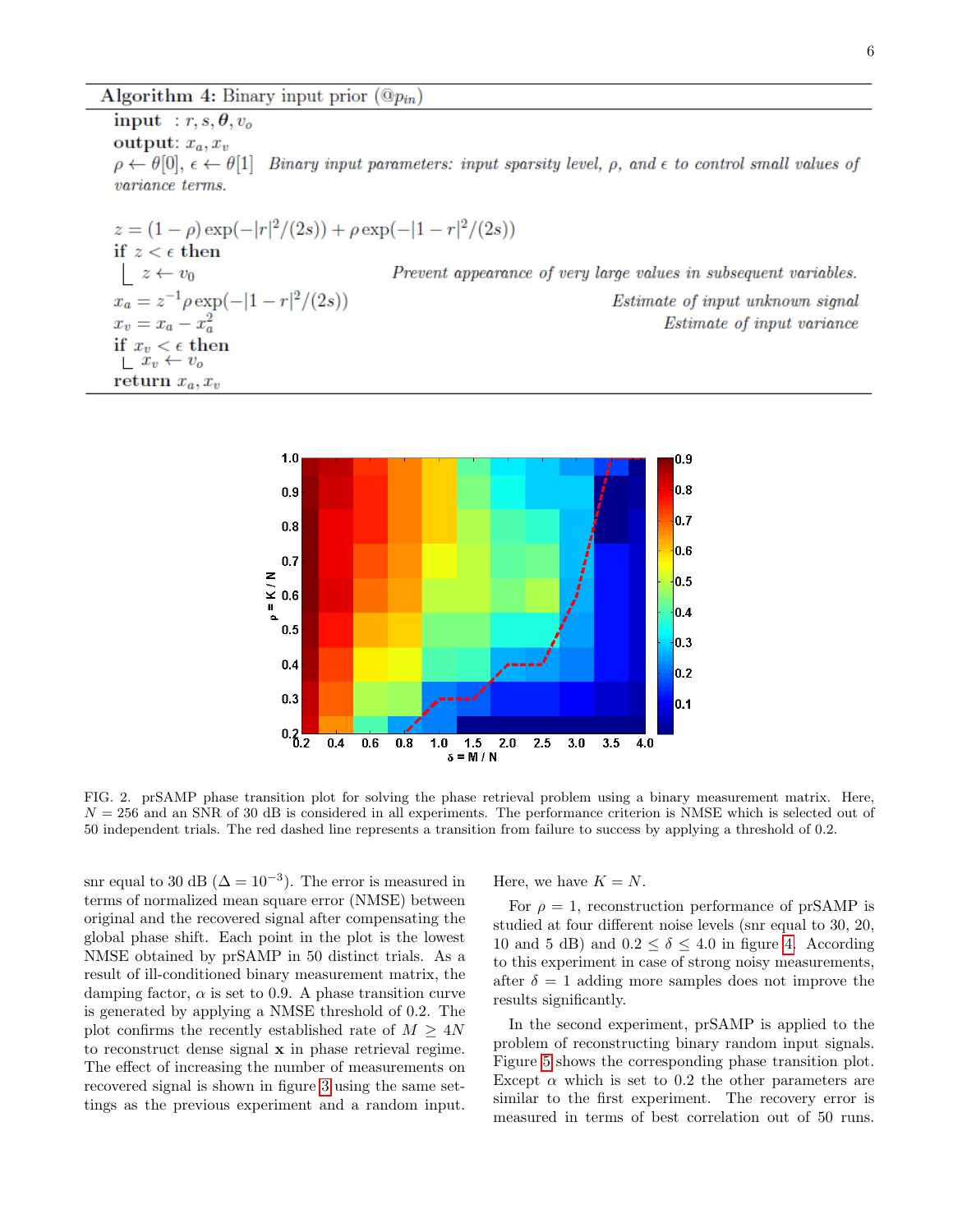

<span id="page-6-0"></span>FIG. 3. An instance signal  $\mathbf{x} \in \mathbb{C}^N$  ( $\rho = 1$ ) and its four prSAMP reconstructions at  $\delta = \{1, 2, 3 \text{ and } 4\}$  using a binary measurement matrix (different offsets are applied for presentation purposes). The real part is plotted and the imaginary part has similar behavior. Complete recovery happens at  $\delta = 4$ .



<span id="page-6-1"></span>FIG. 4. The effect of noise on prSAMP performance, as a function of the measurement sampling factor  $\delta = M/N$ , using a binary measurement matrix.

Here, the number of necessary measurements for complete recovery is decreased significantly at different sparsity levels probably due to binary input prior. This fact also has been shown in figure [6](#page-7-1) which plots a random binary signal with  $K = 50$  and its two reconstructions at  $M = 200$  and  $M = 250$ . Comparing to figure [3](#page-6-0) complete recovery is happened using significantly less measurements  $(M = N)$ .

# COMPUTATIONAL COMPLEXITY

Finally, it would be interesting to have a brief discussion on computational complexity of prSAMP algorithm. Even though, as our experiments show, the algorithm performs well for ill-conditioned matrices and strong noise situations, it does not scale well as the size of input signal increases. In Algorithm the number of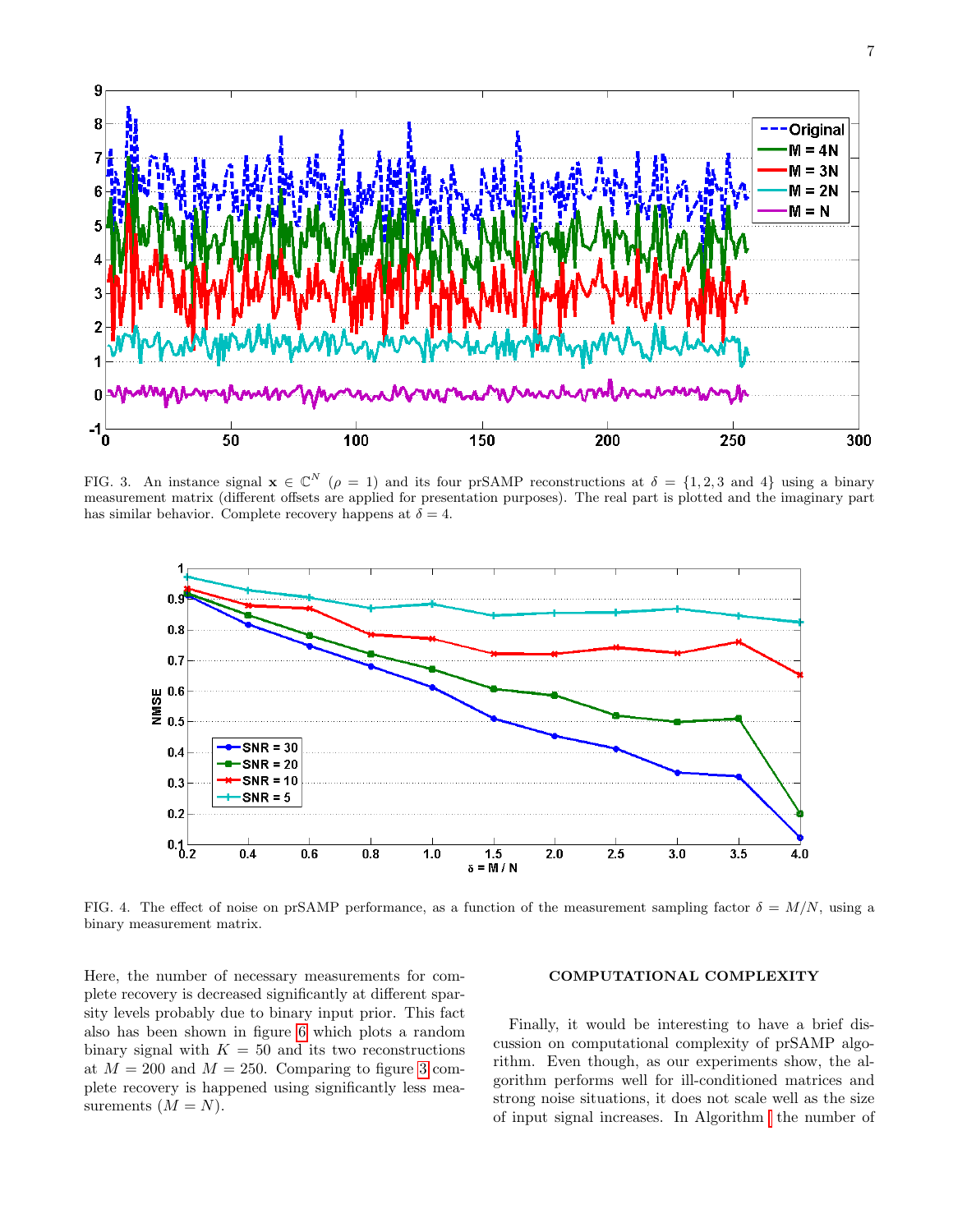

<span id="page-7-0"></span>FIG. 5. prSAMP phase transition plot for solving the phase retrieval problem, with a binary input, using a complex measurement matrix. Here,  $N = 256$  and an SNR of 30 dB is considered in all experiments. The performance criterion is the correlation, which is selected best out of 50 independent trials. The red dashed line represents a transition from failure to success by applying a threshold of 0.8.



<span id="page-7-1"></span>FIG. 6. An instance signal  $\mathbf{x} \in \{0,1\}^N$  (K = 50) and its two prSAMP reconstructions at  $M = \{200 \text{ and } 250\}$  after applying a threshold of 0.5.

iterations,  $t_{max}$ , and measurements,  $M$ , grow linearly with input size N. Therefore, prSAMP follows a cubic  $O(N^3)$  computational complexity. In addition to this, the amount of data that the algorithm has to handle at least scales with  $O(N^2)$ . This is challenging at large inputs. In [\[19\]](#page-8-24), a block-based version of prSAMP has been proposed that can reduce computational cost and also memory requirements of original prSAMP by several orders of magnitude.

### **CONCLUSION**

In this study, a new phase retrieval algorithm has been proposed, called phase retrieval swept AMP (prSAMP). prSWAMP is here numerically evaluated in two situations inspired by real imaging setups. In particular, pr-SWAMP solves the challenging problem of estimating a complex input signal using binary patterns. In reverse, we also show that prSAMP accurately estimates a binary unknown signal using a complex transmission matrix.